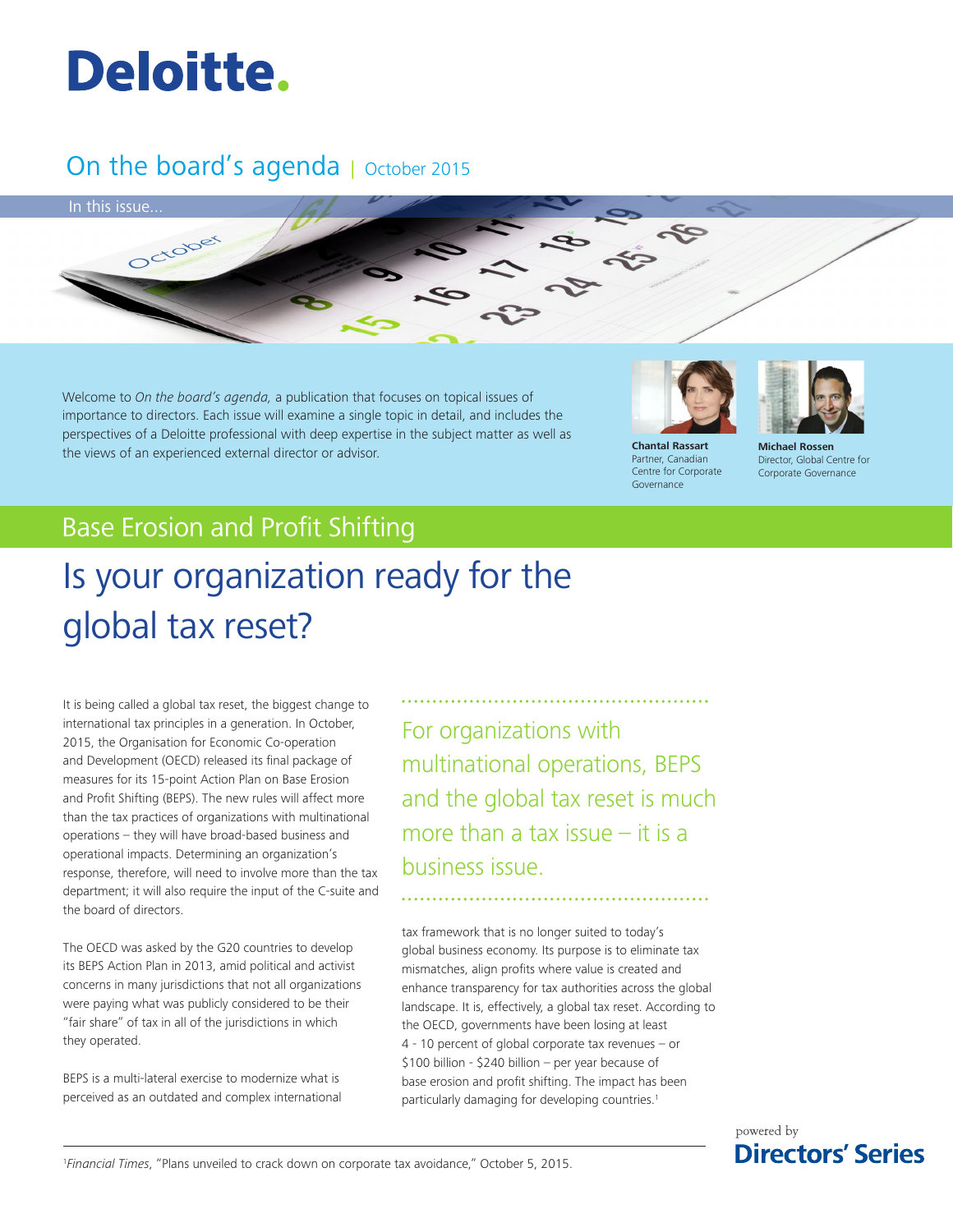BEPS will require countries to give up some sovereignty and agree in some areas to level the global tax playing field. To date, business organizations have generally been supportive of BEPS, believing that a global approach is better than individual countries taking their own uncoordinated unilateral actions, which could increase the likelihood of double taxation. However, since countries will want to retain their competitive ability to attract multinational businesses – something normally done through tax policy – there will still be tax competition in a number of areas even after the implementation of BEPS.

For organizations with multinational operations, BEPS and the global tax reset is much more than a tax issue – it is a business issue. The new rules could potentially impact profitability, the effectiveness of business models, competitive positioning, increase public and investor scrutiny and, ultimately, possibly affect share prices. Since different organizations have different business models and operating structures, the BEPS rules may impact one organization differently than another, with a result that some organizations will likely face greater adverse effects than others even among their own peer group. This could be particularly important to the board, since there may be a greater impact on their organization's earnings per share and share price relative to its competitors if it has taken greater advantage of tax planning opportunities.

Some organizations will likely face greater adverse effects than others even among their own peer group.

And some further complications: a number of countries did not wait for the BEPS rules and have unilaterally enacted rules of their own. For example, the UK has enacted a Diverted Profits Tax, which is distinct from corporation tax and, therefore, falls outside the UK's existing bilateral tax treaties; similar measures were implemented in Australia, but with a lesser scope. In addition, several jurisdictions, including France, Chile and China, have introduced rules

disallowing tax deductions for certain payments if the recipient of the payment has not been subject to a certain minimum amount of tax. Some tax authorities have also started assessing and auditing organizations as though BEPS and other proposed rules had already been enacted and had the force of law.<sup>2</sup>

## Assessing the impact

Companies should determine the potential impact of the new rules and, if possible, how that impact compares to that of their competitors. Companies must also determine what actions they need to take to manage their tax load and risk levels and adjust their business structures to remain competitive. In many cases, the steps organizations will need to take to address operations under the new rules will impact more than just their tax groups; they are also likely to affect legal, treasury, financial reporting, operations, information technology, the C-suite and the board. Many organizations will also likely need to develop a public relations and communications strategy for key stakeholders to explain the impact the new rules have on them and how they will respond.

From a tax perspective, certain tax planning structures may no longer be effective under the new rules.

Additional issues companies will need to manage may include:

- Increased transparency, reporting and compliance. The BEPS rules will create an increased tax compliance and reporting burden. In addition, country-by-country reporting on transfer pricing will come into effect in late 2015 or 2016.<sup>3</sup> The new rules will increase transparency and compliance costs – and that increased transparency will likely result in a greater number of tax disputes. That, together with the increased aggressiveness of some tax authorities in other areas, will likely result in greater costs being incurred to fight reassessments to avoid double taxation.
- Reputational risk. Another key business concern, especially for companies operating in the consumer and resource sectors, is the risk to their brand and reputation that could arise if they attract public criticism for their tax policies. Increasingly, shareholders and analysts are also questioning management about the organization's tax strategies and policies.

<sup>2</sup> A discussion of BEPS-related and other tax developments in various jurisdictions is provided in the Deloitte publication, *World Tax Advisor*.

<sup>&</sup>lt;sup>3</sup> Transfer pricing refers to the price of goods and/or services sold between entities that are under common control.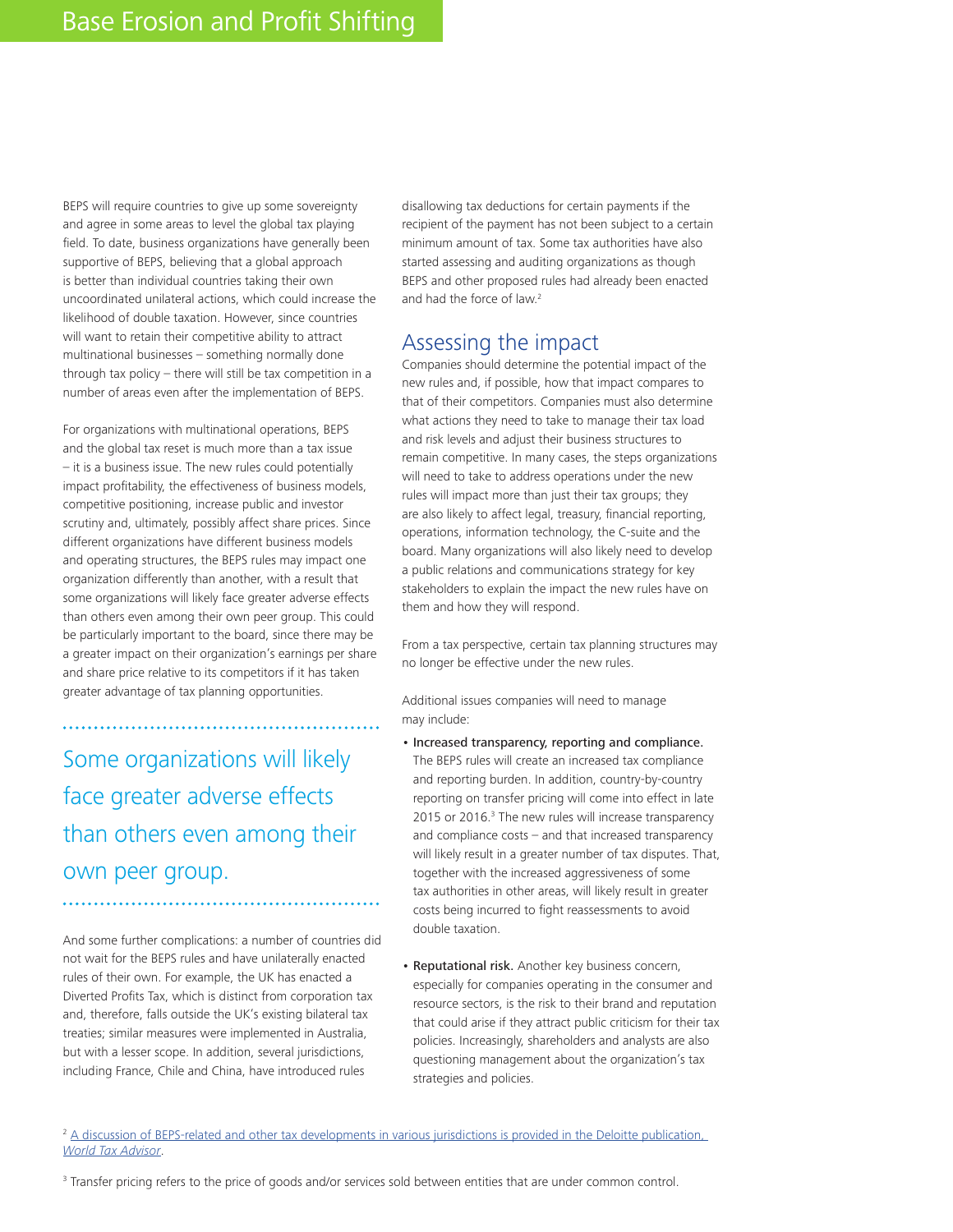• Commercial substance in certain jurisdictions. Under transfer pricing rules, organizations are required to have appropriate levels of commercial "substance" in jurisdictions commensurate with the level of income and nature of the operations in the jurisdiction. Under the new rules, some organizations may need to increase their commercial substance in some jurisdictions. If so, these organizations will need to involve their human resources function as they relocate people. Companies that are required to change their operating model to minimize the negative impacts of the new transfer pricing and BEPS rules may also need to make changes to their information technology platforms to address the operational changes and meet their new compliance obligations.

Directors need to understand the new rules' impact on the organization's tax rate, business model, financial statements and share price.

### Issues for the board

Given the widespread impact of the new rules, directors will want to ensure that they understand the potential impact on the organization's effective tax rate, business model, financial statements and share price, and how that compares to the expected impact on their competitors. They will also need to understand what changes may need to be made to the organization's business model and/or financing strategies and, if so, what are the options and related costs.

Because there will be a risk that the organization's tax strategies may be misunderstood or create a potential for activism, boards will want to ensure that those strategies are aligned with the overall risk appetite and public image that the board has set for the organization. Boards may also want to query management about whether it is prepared to defend the organization's tax practices, and what the potential financial and reputational impact of activism might be on the organization.

Since the new rules may affect many areas of the organization's operations, boards will likely want to reassess whether or not they are getting enough information from management about the organization's tax practices for them to fully understand all of the potential operational, technical and reputational risks associated with them.



Heather Evans National Managing Partner, Tax Deloitte Canada Member, Deloitte Global Tax & Legal Executive

*"BEPS and the whole global revolution around tax is a significant business issue for enterprises with multinational operations. It presents the potential for reduced profitability within existing business models and generally means increased public and investor scrutiny over corporate tax affairs. The impacts on business models vary from corporation to corporation and it may or may not impact your competitors and their related share price in the same way."*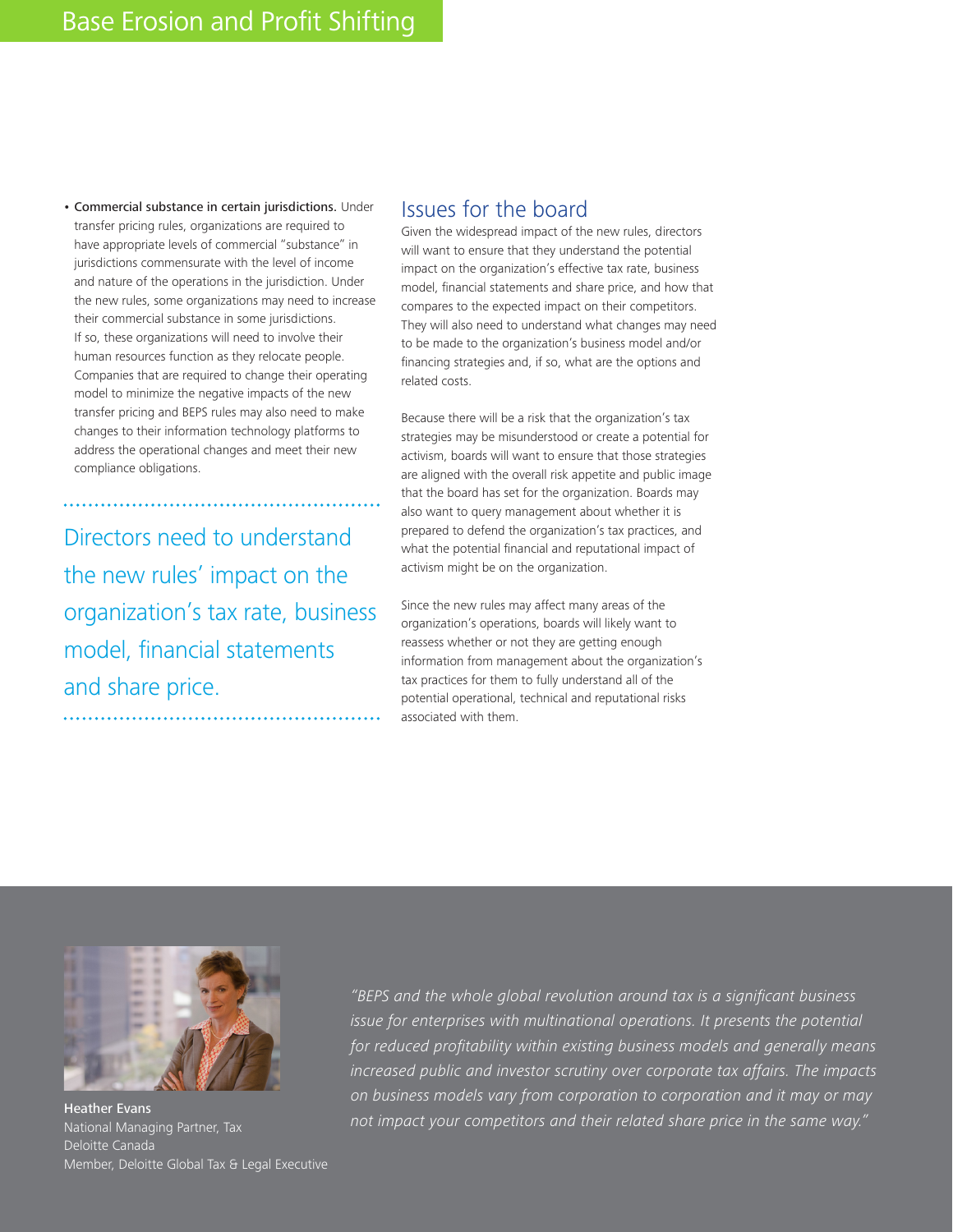# An investment analyst's perspective



John Jarrett is Associate Director, ESG research at FTSE Russell and is a member of the Business Ethics

Committee of the International Corporate Governance Network (ICGN). Mr. Jarrett has over a decade's experience in corporate governance research. The opinions expressed here are those of Mr. Jarrett.

#### **What should boards consider when it comes to tax issues?**

Tax is now an issue of sufficient weight that boards need to pay attention to it and I think it is recognized that it is increasingly important that boards set the right tone on tax strategy – a tone that's both prudent and sustainable. Boards also need to understand the developments occurring at the Organisation for Economic Co-operation and Development (OECD) and the G20. They have to be prepared for what is coming in future because it's not easy to make major changes to tax approaches in a short timeframe, particularly for larger, multinational organizations with complex operations involving heavy tax planning.

Ideally, boards should have sufficient expertise to understand tax strategy and its implications, particularly for long-term profitability and value. But if that's not the case, the board should obtain the specialist expertise they need to properly evaluate the organization's tax strategy, either from the company's outside tax advisors or, if necessary, the board's own outside experts.

#### **The ICGN recommends that boards consider setting a tax risk appetite.**

As a starting point, the ICGN believes a board ought to have a proper discussion about its risk appetite in relation to tax policy and tax transparency.

Until recently, tax is something that many boards may not have thought about as involving risk, other than

regulatory risk or the risk of tax authorities taking certain actions. Today, there's a broader constituency in relation to tax issues, which means there are broader risks involved, including reputational risk or the risk of incurring the scorn of stakeholders or investors. So, it's prudent for boards to consider not just the current state of play in relation to tax, but also the likely future tax developments, particularly those on tax transparency.

The basic principle that's emerging is that companies will find it difficult to justify engaging in transactions or arrangements that look largely or wholly driven by tax considerations. Long-term investors and other stakeholders want to ensure the company is taking sensible decisions, because they see tax practices as potentially being a risk for companies focusing only on short-term profitability.

**Another recommendation is for companies to disclose information about their tax practices.** The ICGN is suggesting that companies disclose appropriate information on their tax practices through public disclosure, while also being mindful of commercial sensitivities. Through good disclosures, companies can help ensure they protect their reputation, while poor disclosures or no disclosures at all will likely raise questions about the company and its tax practices.

A starting point would be to disclose a description of tax risk appetite. Boards might also disclose a clear description of their role in overseeing tax policy – how the board or audit committee engages in that role, the type of consultation they undertake and the considerations they have.

A third step might be to put together public statements about the company's approach to tax issues in terms of tax commitments. Investors are looking for a commitment to comply with the spirit as well as the letter of the tax laws, which will give them some comfort that the company is taking this seriously and they have the right type of attitude. A leading practice of some organizations is to discuss how their tax payments match up with where revenues are generated, either in a general or specific sense depending on how competitively sensitive that information may be.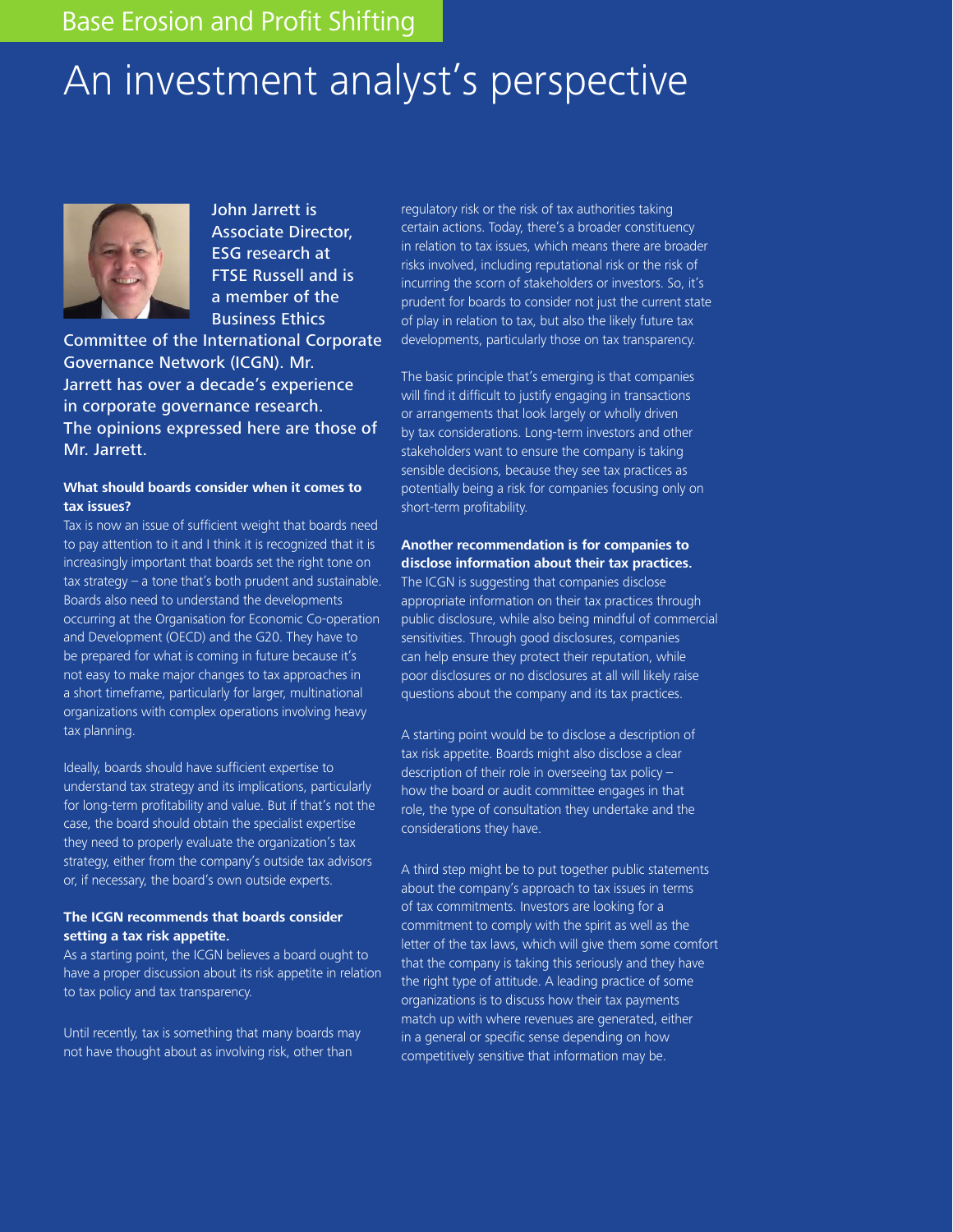#### **What are the concerns of investors and other stakeholders?**

Tax is very much a key issue for long-term investors and various stakeholders, who are focusing on the role of the board and the board's commitment in terms of tax transparency and fairness. They're looking for boards to develop policies around that and to publicly disclose those policies and how the board engages with and uses them. One key issue is tax fairness, which is the basis of most of the agitation on tax issues. The basic principle investors and stakeholders are concerned about is that a company is not using community resources without making an appropriate contribution through the local tax system. In a sense, it is an extension of corporate social responsibility and also ensuring a continuing licence to operate.

Investors and shareholders know there's a lot of agitation in society about the position of corporations and their tax strategies and tax transparency, which may not necessarily reflect well on the reputation of companies. What they are concerned with is whether companies have tax strategies that are both effective and sustainable – meaning they will ensure that the organization's reputation is protected and that it can take its place in wider society where tax is obviously a critical issue.

If a company's reputation is damaged, investors are also concerned about the time and effort required by management to correct that situation or deal with it. For example, the companies that were called before the Australian Senate inquiry into the issue of tax shifting no doubt had to spend enormous amounts of time preparing for those hearings and defending themselves and their tax practices. From a shareholder's point of view, they would like companies to be ahead of that.

#### **Going forward, what should boards expect?**

This is a rapidly moving issue that is not going go away and, in fact, the attention to this issue is almost certain to increase significantly. So it is very important that boards keep on top of developments since they and their companies may need to respond quickly.

Governments are trying to improve their revenue bases and that will have implications for a company's operations on a country by country basis, as well as implications for a company's positioning in each country. While that's an important concern, a much greater one is the growing pressure on companies and their boards to engage in tax behaviours that are seen as reasonable and reflect the nature of their businesses and where their businesses are creating value and obtaining revenues. That's really what is driving this issue.